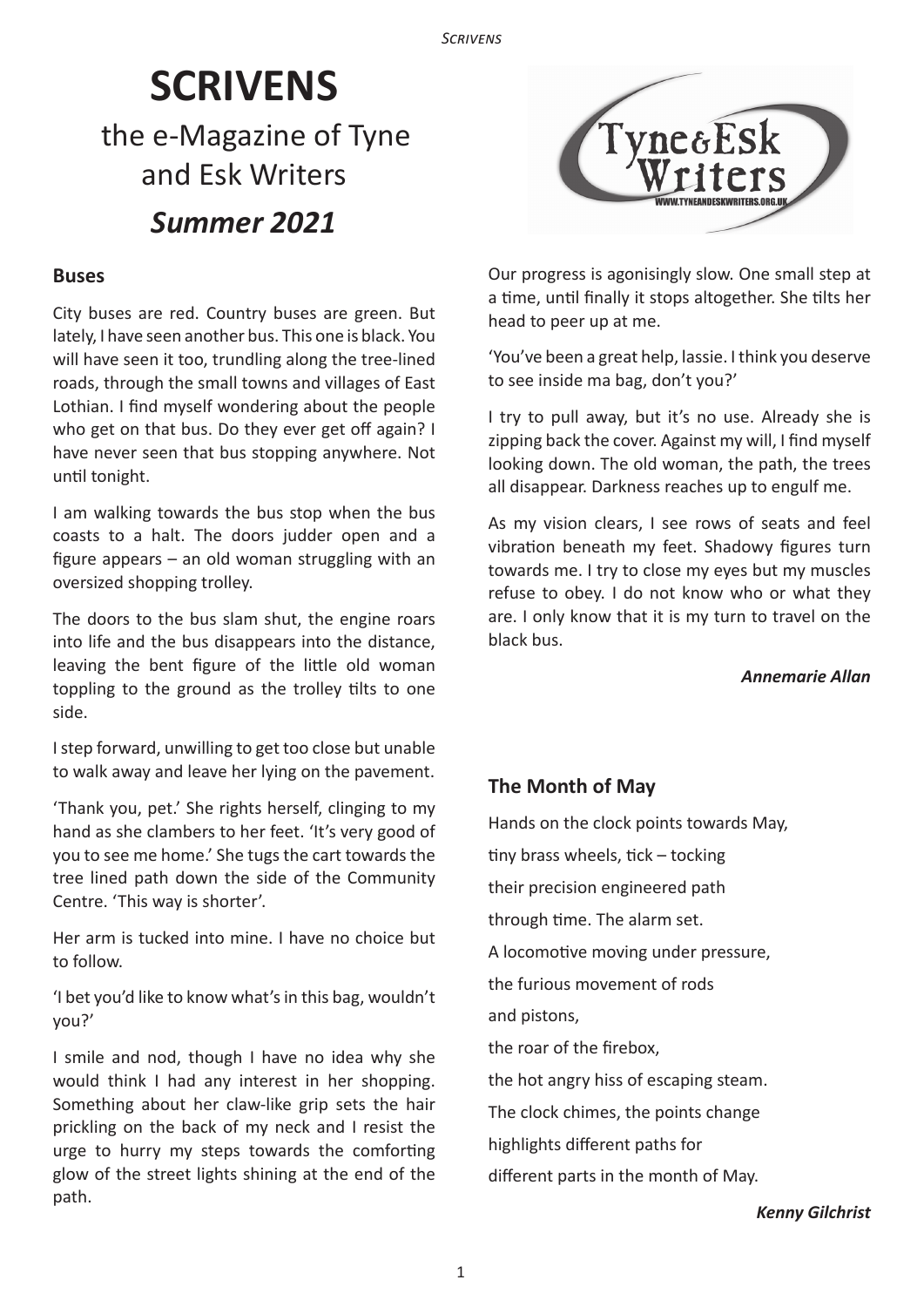# **The Mystery Bus**

In the furthest corner of the oldest shed a black bus lay quite forgotten. Paint so grimy, roof daubed by countless pigeons, it had lain untouched for years.

Suddenly it was moved to pride of place, cleaned from head to toe, new covers replacing tatty old ones. Passengers jostled, conductors shouted, guides told stories. Managers looked at it admiringly.

Seeing that it had increased so much in honour, the bus began to glory in its reputation. It began to try to be clever, to give itself airs. The bus began to speak, and began to talk nonsense. It gave orders and made judgements about everything: This was really not so….. and that one was a fool, and from the other will come no good… All just listened to it, open-mouthed, though it talked such nonsense as was painful to hear.

But people have, unfortunately, this flaw: that they will marvel at a mystery tour bus, no matter what it says.

But was the bus long considered clever and respected? And was it long pampered?

Only as long as passengers wanted its tours. Then it was returned to the furthest corner of the oldest shed and not a word more said about it.

*Martin White*

# **Shed**

A figure is slumped over a tool bench. Flies are buzzing around the pool of darkening liquid that spills from the bench to the floor and trickles towards the shed door. There is a gap in the neatly arranged row of tools that hangs on the wall.

The woman finishes pegging out her washing and goes back into the house. She scours the inside of the washing machine and scrubs down the work surfaces. She glances at the kitchen clock and goes upstairs to her bedroom. She puts on a brightly coloured cotton dress. She applies her lipstick and puts on her shoes. She knocks over the bottle of bright red nail varnish and rubs hard at the spots she has spilt on her hands.

"Oh, come in. Mabel. I was just going to put the kettle on. Would you go and give Kevin a shout. He's been in the shed all day as usual. I've been out so he probably didn't bother with lunch."

The next-door neighbour puts her offering down on the kitchen table.

"I've brought you a cake to try. It's a new recipe."

As Mabel goes out of the door a fly zooms in. The woman waits for the cry of horror. The fly settles on the dark red icing of the beetroot cake.

# *Lorna Dixon Duffy*

# **Umbrella Thief**

The rain it raineth on the just

And upon the unjust fella,

But more upon the just because

The unjust hath the just's umbrella.

So runs the ancient ditty, and usually that is the case, but not always. I well remember once when, complete with my briefcase and folding umbrella, I accepted a lift into Edinburgh with a colleague who was dropping off his car in the Gorgie area. I started to walk the remaining mile into the centre but the rain clouds were gathering so I jumped on a bus. At the West End I alighted and had just started walking along Princes Street when large drops appeared and it started raining in earnest. That was when I found I'd left my umbrella on the bus.

I had to look respectable and dry for the meeting I was to attend and was just beginning to panic what I noticed the bus I had been on moving slowly in the traffic queue beside me. I ran over and signalled to the driver but he just pointed to the next bus stop. I tried to explain by pointing to the back of the bus that I'd left something on it but he seemed not to recognise me as a previous passenger and pointed more determinedly to the next bus stop. I grew frustrated with his misunderstanding and moved round to stand right in front of his bus so that he could not move while still gesticulating to convey my predicament. He then grudging opened the door so I jumped on and explained. He then simply pointed towards the back with no comment so I went to my previous seat to retrieve my umbrella.

The doorbell rings.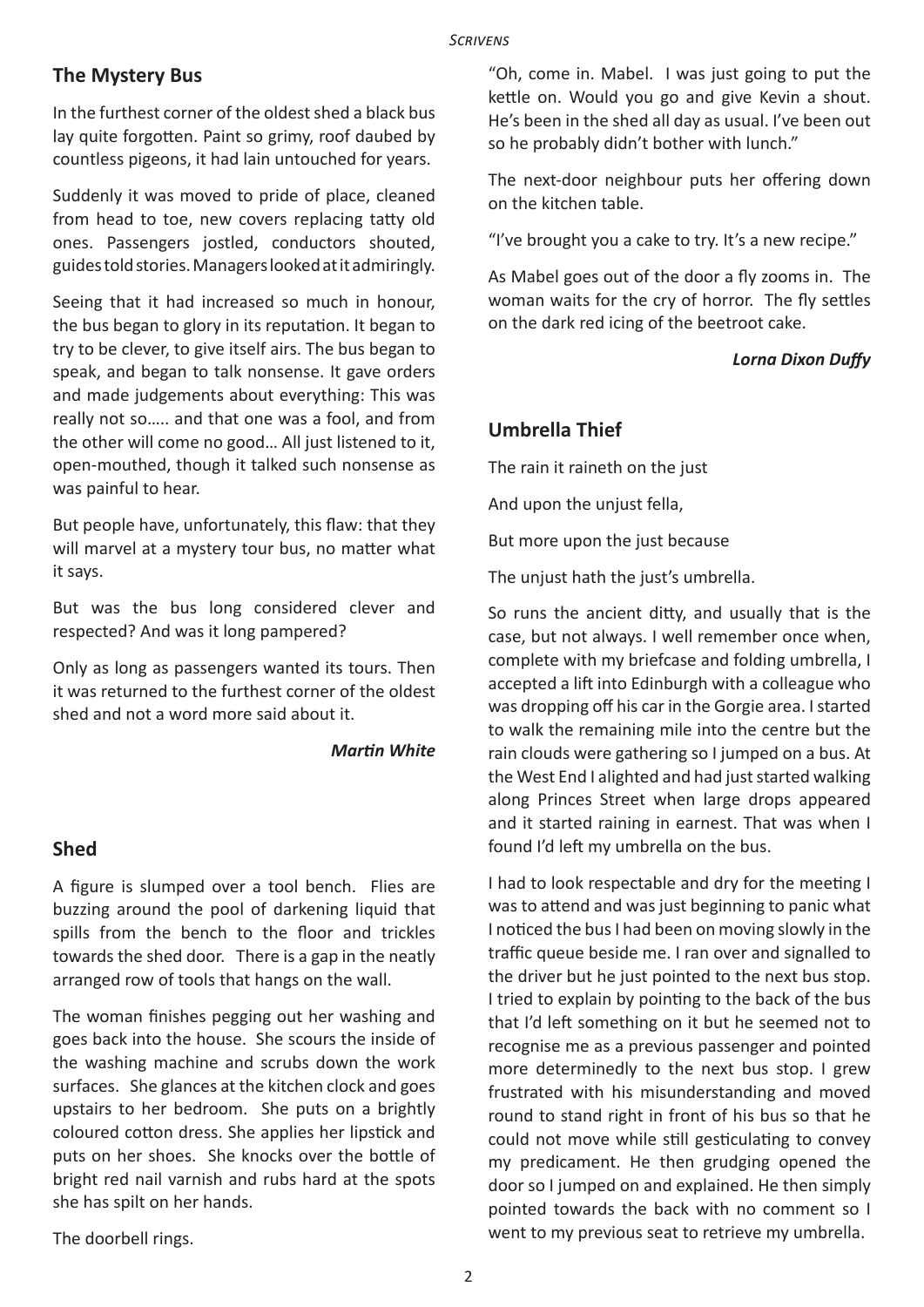#### *Scrivens*

A large lady with bulging shopping bags was in the seat but she kindly got up and helped me search and then an oldish man with a moustache who had been sitting behind joined in and even a skinny teenager shivering in his loose tee shirt and jeans. My umbrella, a rather good one actually with stronger struts than normal and a polished wooden handle, was nowhere to be found.

'Someone's taken a fancy to it ducky,' she volunteered.

I searched the faces of those around for any signs of unease or guilt but to no avail. However I noticed several folk had cases or polythene bags which could accommodate my umbrella with ease. By now the bus had reached Waverley railway station where I had to alight and as I prepared to venture forth into the pouring rain I glanced back. They were all sitting there, totally inscrutable and above all dry; in fact the teenager's T-shirt had Super Dry emblazoned on the front. But I knew one of them was in fact a common thief. Was it Mrs shopping bags or Colonial Moustache or skinny Keven or some innocent looking passenger a few seats away? Whoever it was I hoped on first use the struts would spring out into a tangled web and rip it apart.

It was over a week later that I met the colleague who had given me the lift.

'I've been looking out for you,' he said, 'you left your umbrella in my car; do you want it back?'

I cringed and thought; I've been here before, got the wrong end of the stick and misconstrued the kindly human race or at least that part of it on the Number 66 bus that day. Perhaps the old ditty needs updating:

The rain it raineth on the wise

And also on forgetful fellas,

But less upon the wiser guys

As they know where they leave umbrellas.

## *Keith Cornwall*

## **Perceptions**

'Oh Dammit…the munch bunch are here'. Harry had mis-timed his trip to the garden centre. The car park was full, and he had difficulty finding a space, annoyed at the sloppy parking, some cars

slewed across two spaces, and trolleys not returned to their bays.

The discount lunches were an attraction to the pensioners, but Harry viewed their presence with scorn. Did they not realise that this was a garden centre, not a lunch-club-cum-day-centre.

He used to enjoy his trips to this place. Not that he was a great gardener, in fact his wife asked him whether he was off to buy more Australian bulbs, a reference to him planting daffodils upside down one year, but he liked browsing…often not even buying anything, just enjoying the atmosphere… the feeling of escape.

The centre had been a tranquil place…a few greenhouses… the little showroom stocked with various seeds, bulbs, plants and gardening equipment. The windows open and opportunist robins darting in and around the various tables, encouraged by staff who had placed trays of seed out for them.

Harry especially enjoyed the small display of garden sheds, loving the smell of new wood and envying the joinery skills of whoever had constructed them. Now his little oasis had been taken over by a large gardening corporation and re-developed, being described by Harry as now having a corporate identity crisis.

Staff all cloned – green overalls and matching fleeces, the 'have a nice day' Americanism at the checkouts. No longer one showroom but several large departments necessitating a marathon trek through the clothing outlets, fancy glass-wear and ornaments, scented candles…expensive cushions and pictures, jewellery, confectionery…all to be traversed before reaching the gardening section.

Oh – and not forgetting the large restaurant, special pensioner discount vouchers being offered for meals hence the flurry of lunchtime 'oldies'. He chuckled to himself – mindful of the saving  $$ tae see ourselves as others see us, and wondered whether the hungry hoards heading towards their lunch club saw him in the same light.

'Scuse me son…can ye tell me if this can be planted outside?'

Harry had been standing at a display of houseplants and turned to face his inquisitor, secretly tickled to have been called 'son'. The woman looked elderly but probably was not much older than Harry. She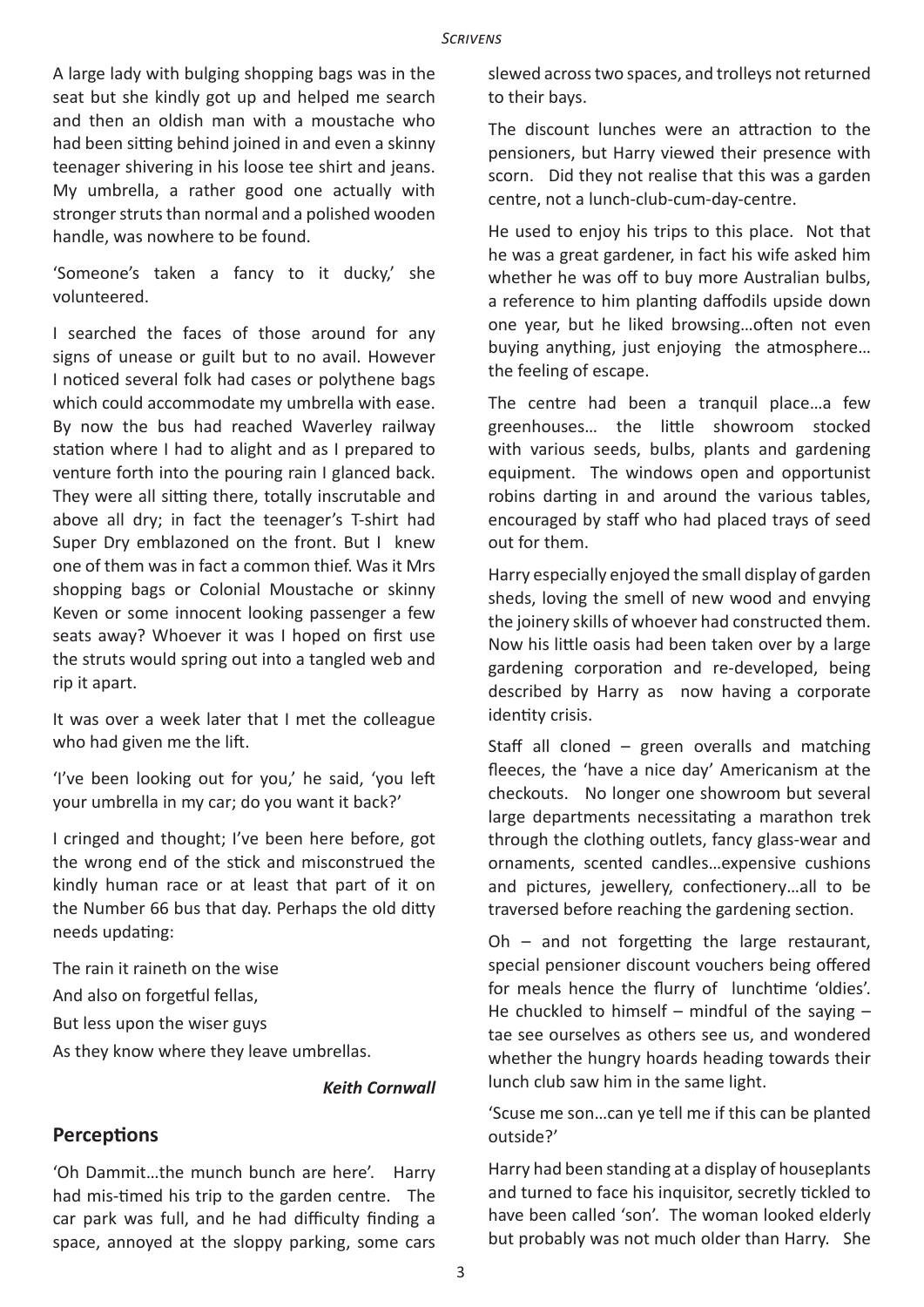was clutching a pot containing a plant he recognised from its orange petals and black centre. He felt some answer was required.

'Oh aye m'dear, that's a black-eyed Susan but mind – it'll only flower 'til Autumn.'

She looked disappointed and replaced the little plant on the stand. 'Och – that's no much good. Ye see, I want something tae plant as a memorial tae ma Tommy. He passed away a couple o' weeks ago and ah need a marker for him'.

Harry was uncomfortable with the woman's statement. He never knew what to say to anyone recently bereaved, generally leaving that sort of thing to his wife.

'Oh – I'm so sorry to hear that,' he heard himself say, 'but I'm sure you'll find something appropriate here.' He tried to move to another display but she followed, still talking.

'Aye' – she sighed – 'Ah loved him to pieces ye ken, but sometimes ah dinnae think he felt the same.' Her voice was quite matter of fact, as though discussing the weather. 'He liked his night life ye ken…and ah kent he was chasin the ladies…but he made up for it...aye bringing me a wee present back and ah couldnae be angry wi him.'

Harry was shocked at this revelation…this stranger sharing such an intimate confidence with him. How could she turn a blind eye to such abuse he wondered? Embarrassed now and not wanting to continue the conversation he attempted to walk away as she hunted through the display of plants for a suitable alternative.

'How about this one then son?'

Still no escape, he turned to see her clutching a large-spiked green and white Hosta.

'Well, it's certainly dramatic' he replied, 'and it can go outside but the slugs will eat it alive unless you know how to deal with them'. Harry was speaking from experience, his own hostas lasting only one summer despite every conceivable deterrent being used.

'Och…ah canny be bothered wi' aw that, ah just want something ah can stick in the ground and leave.' she said, sighing and shrugging her shoulders as she replaced the plant.

Harry needed an exit strategy. 'Well I'm sure you'll find something suitable; this place sells everything now. Take your time. I'll leave you to wander round.'

The woman scarcely noticed his departure as he hurried off, relieved to have escaped her attention and returning to his task of locating his bag of daffodil bulbs.

'Hiya son.' The woman's voice could be heard across the department . He cringed, feeling slightly irritated and wishing she would go away. He felt he was being stalked and wondered whether he was a victim of the local eccentric as she hurried towards him.

'Ye were right son…Ah wandered around and found the very thing.' She held a colourful plastic robin perched on a stick. 'It's just right for him. He was a wee bugger, but he was my wee bugger and I know he would just love this.'

As she neared the checkout the woman opened her purse and insisted that he looked at a crumpled photograph of Tommy.

Harry gazed at the picture of her now deceased companion, a black and white tomcat and chuckled . . .almost with relief that he had not been privy to the story of a habitual philanderer.

Paying for her item and purse still open, the woman turned to Harry and pressed 50p into his hand, whispering - 'Here'ye are son…Ye'll no get much pay in this place and ye've been a real help'.

As she left, Harry stood at the checkout…still amused, but also puzzled, wondering why on earth the woman had been so insistent in consulting him about her choice of memorial…and why the tip?

Then realisation dawned as he gazed at the garden centre assistants, their corporate uniforms a warning to him that his green fleece should be avoided on his next visit to the centre.

'Well…did you not get the bulbs?' His wife noticed his arrival home empty handed.

'No, I got distracted because I was chatted-up by a woman who paid me for my company and said I'd been a great help. I'll go back tomorrow for them. You never know…she might be there again.'

Harry's wife turned to him, eyebrows raised quizzically. 'In that case, just to make sure you don't get distracted again, I think I'll come with you. Oh…and by the way…I've got some vouchers for the restaurant so we can go for our lunch!'